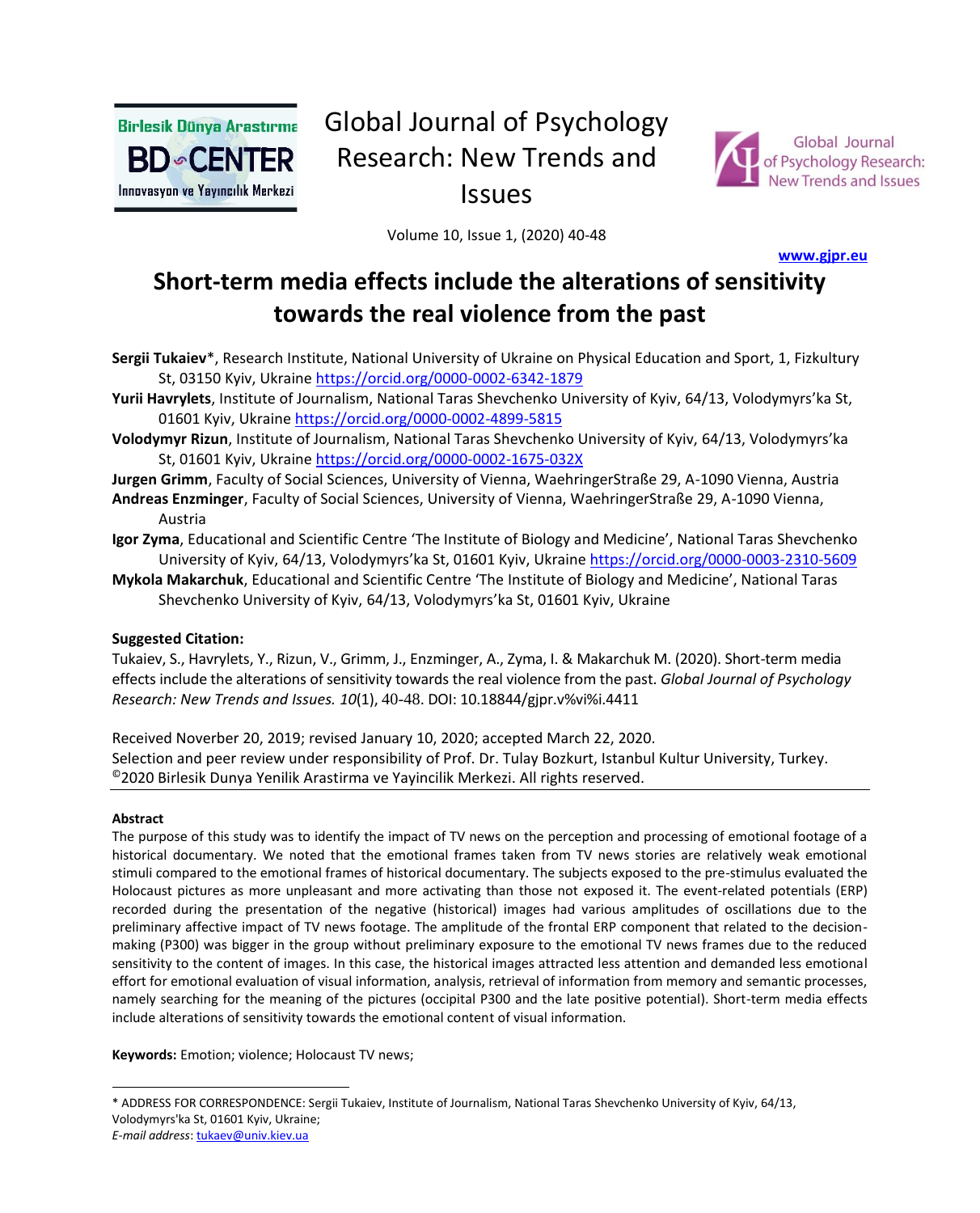### **1. Introduction**

One of the most traumatic events in recent history is the Holocaust because of its absolute inhumanity recognised as a manifestation of mass violence. Social representations of world history demonstrated the cross-cultural consensus and recognised the Holocaust as one of the most important events in world history (Grimm, 2015; Grimm et al., 2016; Liu et al., 2005; Tukaiev et al., 2020). Levy and Sznaider (2002) analysed the nature of 'good and evil' that symbolises the Holocaust. It showed that memories of the Holocaust contribute to the creation of a common European cultural memory (Adimora, Ngwuchukwu & Onuoha, 2016; Kligler-Vilenchik, Tsfati & Meyers, 2014). Liu and Hilton (2005) recognised the role of the memory of the Holocaust in creating, maintaining and changing new identity. Leggewie and Lang (2011) stressed the importance of the Holocaust when it cameto European memory culture. They have constructed the whole memory culture with the Holocaust in the centre of it all. The studies of the Holocaust concern the long-term consequences ofthe survivors, including the adaptive challenges in the second and third generations, such as the changes in the stress-induced level of cortisol in descendants (Nasir & Naim, 2018; Sagi-Schwartz, 2015).

Collective memory and retention of historical information seemed to have central importance for social identity. Although in modern society people of different ages recall events of the past but the generations reflect different interpretations of some events (Roediger & Abel, 2015). It manifests itself in relation to the violent past – to the genocides in post-genocidal states (Roediger & Abel, 2015; Tukaiev et al., 2020; Ungor, 2014). The attitude to such events and the problem of moral dilemmas have become of current importance for the society. However, the differences in the assessment of the Holocaust remembrance cultures by Israelis and Europeans are striking. Gavriely-Nuri and Lachover analysed obituaries in Israeli newspapers and found evidence for a 'cosmopolitan turn in collective memory construction' (Gavriely - Nuri & Lachover, 2012), which is stimulated by the transnationalisation of media communication processes and which supports the acceptance of peacepromoting views. Similar views are expressed by Levy and Sznaider (2002, 2006) and Silbermann and Stoffers (2000). Zuckermann (1999, 2004), examining different Holocaust remembrance cultures in Israel and Germany, found 'ideological' instrumentalisation on both sides, which inhibits a truly cosmopolitan memory.

Measurements of the real reactions to the traumatic past events present a serious challenge for the researches in social and clinical psychology and neuroscience. However, there is no data examining the psycho physiological impact of the Holocaust, whereas most of the experimental studies display acts of aggression in the fictional movies, TV news and on TV in general (Geipel, Hadjichristidis & Surian, 2015; Grossman & DeGaetano, 2009; Harrison et al., 2012; Havrylets, Rizun, Tukaiev & Makarchuk, 2015; Havrylets, Tukaiev, Rizun & Makarchuk, 2013; Havrylets, Tukaiev, Rizun & Shenderovskyj, 2019; Huesmann, 2007; Rizun, Havrylets, Tukaiev, Khylko & Vasilchenko, 2018; Tukaiev et al., 2018). The short-term effects of mass media are cumulative (Cruz & Bushman, 2014; Giles, 2003; Holbert, 2005; Ross, Louis & Sasso, 2019) and lead to profound psycho physiological changes (Havrylets et al., 2019; Rizun et al., 2018; Tukaiev et al., 2018). It is known that watching negatively accented mass media causes increasing insusceptibility to aggression and violence (Bushman & Geen, 1990; Havrylets et al., 2019) and, more, enhanced aggressive behaviour of viewers (Wood, Wong & Chachere, 1991). This implies that watching historical documentaries containing real violence and feeling the anguish of the past events impact the emotional condition of individuals to a different extent.

Physiological measurements, like electroencephalography (EEG), allow identifying the relationship between the physiological and cognitive outputs of the participants (Potter & Bolls, 2012). Watching historical or up-to-date videos (documentaries, TV news) or images containing real violence and feeling the anguish of the present or past events impacts the emotional condition of individuals to a different extent. Based on the present cognitive-physiological patterns, we will analyse the responses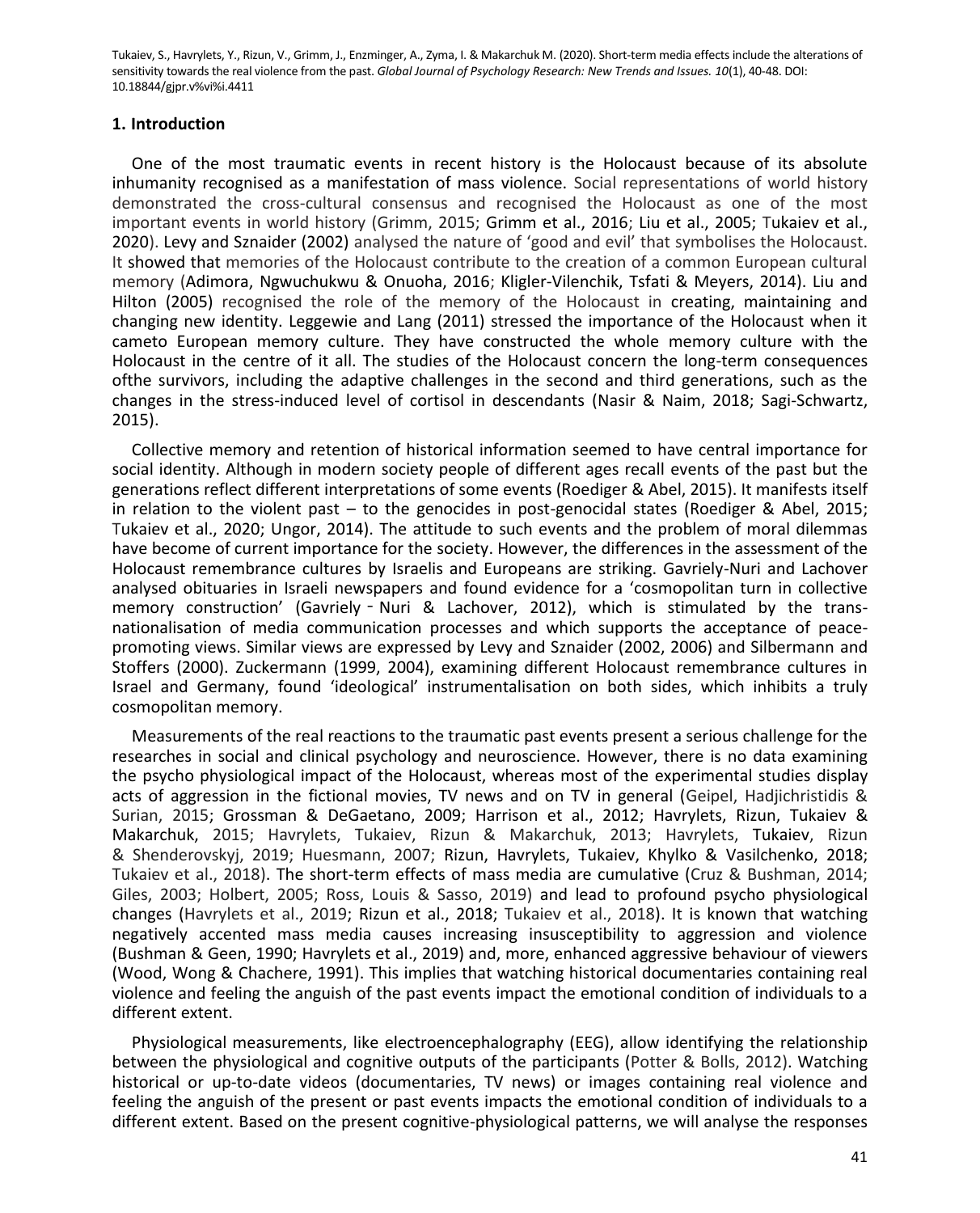to the TV-mediated historical events. Focusing on emotionally grave and distressful historical experiences, we will investigate the stress factors of up-to-date negative TV news on the history-based media communication by using psycho physiological indicators. Such an approach will allow us to reveal the general patterns of distress-induced reactions to tragic historical events.

The following research questions (RQs) have been identified:

RQ 1: How does watching historical documentaries containing real violence impact the EEG modulations of individuals?

RQ 2: Can the event-related potentials (ERPs) serve as objective criteria of moral dilemma behaviour?

We will conduct media effect studies on historicising TV formats and investigate the following characteristics: impact of the historical media on physiological response, influence of the preliminary negative TV news images on the following reactions. The excessive presentation of negative up-todate images before the exposition of victim images in the context of the Holocaust could evoke defensive reactions, weariness or even aggression or desensitisation. Therefore, there is a strong need to test empirically, which factors promote a humanity effect and which framework is required to account for successful comprehension of history. We addressed this need in this article.

The purpose of this study was to examine the effect of negative emotional context created by the exposure of relevant images from TV news on the perception of target visual stimuli –victim images from the Holocaust documentary.

#### **2. Method**

#### *2.1. Participants*

Thirty-eight healthy right-handed volunteers (21 women and 17 men), first–third year students of the Taras Shevchenko National University of Kyiv, Educational and Scientific Centre 'Institute of Biology and Medicine' and Faculty of Psychology aged 18–27 years (*M*age*=* 18.5, *SD* = 2.06 years) participated in this study. The participants were eligible to enrol in the study if they had normal or corrected-to-normal visual acuity, normal colour vision, had no clinical manifestations of mental or cognitive impairment, and verbal or non-verbal learning disabilities. Exclusion criteria were: the use of psychoactive medication, drug or alcohol addiction and psychiatric or neurological complaints.

This study was approved by the Bioethics Commission of Educational and Scientific Centre 'Institute of Biology and Medicine', Taras Shevchenko National University of Kyiv, and written informed consent was obtained from each subject in accordance with the World Medical Association declaration of Helsinki – ethical principles for the medical research involving human subjects (Helsinki, Finland, June 1964).

#### *2.2. Electroencephalography recordings*

The EEGs were recorded monopolarly using EEG 23 Ch system Neurocom (XAI-MEDICA, Kharkov, Ukraine). The electrodes (silver/silver chloride) were placed on the scalp at symmetrical anterior frontal (Fp1, Fp2), frontal (F3, F4, Fz, F7, F8), central (C3, C4, Cz), parietal (P3, P4, Pz), occipital (O1, O2) and temporal (T3, T4, T5, T6) recording sites according to the international 10–20 scheme. All electrodes were referenced to the interconnected ear reference electrodes. The interelectrode impedance levels were below 5 kΩ. The sample rate of all channels was 500 Hz. A high-frequency filter with a 30-Hz cut-off frequency and a power network filter (50 Hz) were used; the time constant of the amplification tract was 0.3 seconds.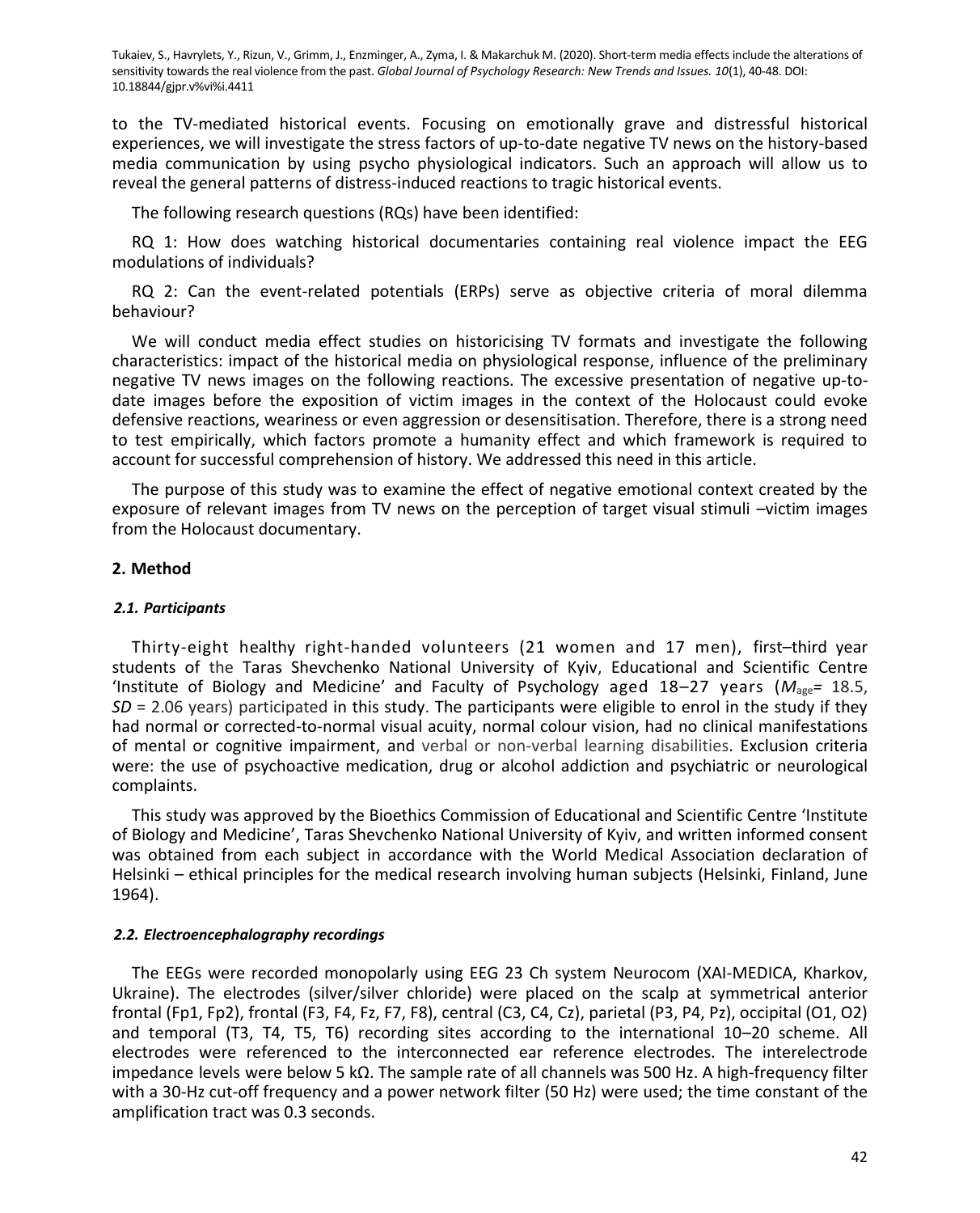#### *2.3. Stimuli*

For the current experiment, we used three sets of images (80 frames in each set). The selection of the stimuli encompassed several steps in accordance with the principles, which we described earlier (Havrylets, Rizun, Tukaiev & Khylko, 2016). First, we selected a pool of images from the neutral and negative TV news stories previously shown on TV and from the Holocaust documentary 'Night and Fog' (1955, France). Then, 4 coders (2 women and 2 men, aged 18–19 years (*M*age*=* 18, *SD* = 0.5 years), first year students of the Taras Shevchenko National University of Kyiv, Educational and Scientific Centre 'Institute of Biology and Medicine'**,** assessed the emotional valence of every images in the pool using a 10-grade 'negative–positive' Likert-type scale (−5, very negative; 0, neutral; +5, very positive). All coders' scores were averaged, classified in ascending order, and put within one of groups by negativity–positivity. We divided the whole scale span into three parts:

- 1. Negative images (valence values vary from −5 to −1),
- 2. Neutral images (valence values vary from −1 to +1),
- 3. Positive images (valence values from +1 to +5).

As a result, we selected 80 negative TV news images, 160 neutral TV news images (randomly divided in half for two parts of the experiment) and 80 negative images from the Holocaust documentary.

### *2.4. General procedure of trial*

The participant was seated in a comfortable armchair in a dimly lit recording booth in front of the standard 17 fLCD monitor with a distance of 80 cm away from the computer screen. During the experiment, subjects were asked to look straight ahead and avoid extraneous movements. We recorded EEG using the following protocol. After adaptation to the study condition (2 minutes),EEG was registered during the two periods of resting-state EEG, one with eyes closed (3 minutes), the other with eyes open (1 minute) and during the presentation of images (total time of series  $=$ 6–7 minutes).

The central processing of visual information depends on the emotional context. In two experiments, we studied the effects of negative emotional context created by the exposure of relevant images from TV news on the perception of target visual stimuli –victim images from the Holocaust documentary. For this purpose, we divided the sample (38 healthy volunteers)into two groups. The first group (23 volunteers) was demonstrated a video set comprised of 80 negative images, selected from the Holocaust documentary 'Night and Fog' (1955, France), and 80 neutral images. The second group (15 volunteers) was presented emotional frames taken from TV news plots (150 images) in order to investigate the pre-stimulus modulations of perception and processing of the emotional frames of historical documentaries.

We used, in our study, the simple discrimination task in 'oddball' paradigm to investigate modulations of ERP components during the presentation and processing the emotional frames of TV news plots and historical documentary. Presentation time was500 ms, interval between stimuli was2.4 seconds ± 30%. The computer selected the image with a 50%–50% probability (1:1). Time analysis of stimuli was 150 ms before the presentation of images and 1,000 ms after the beginning of the image presentation. During the exposure, ERPs were recorded. We analysed average signal amplitude of ERPs in the time intervals of 40–80, 80–120, 120–220, 220–300, 300–400 and 400–700 ms after the onset of the exposure.

The processing of the data was carried out using the software package Neurocom (XAI-MEDICA, Kharkov, Ukraine).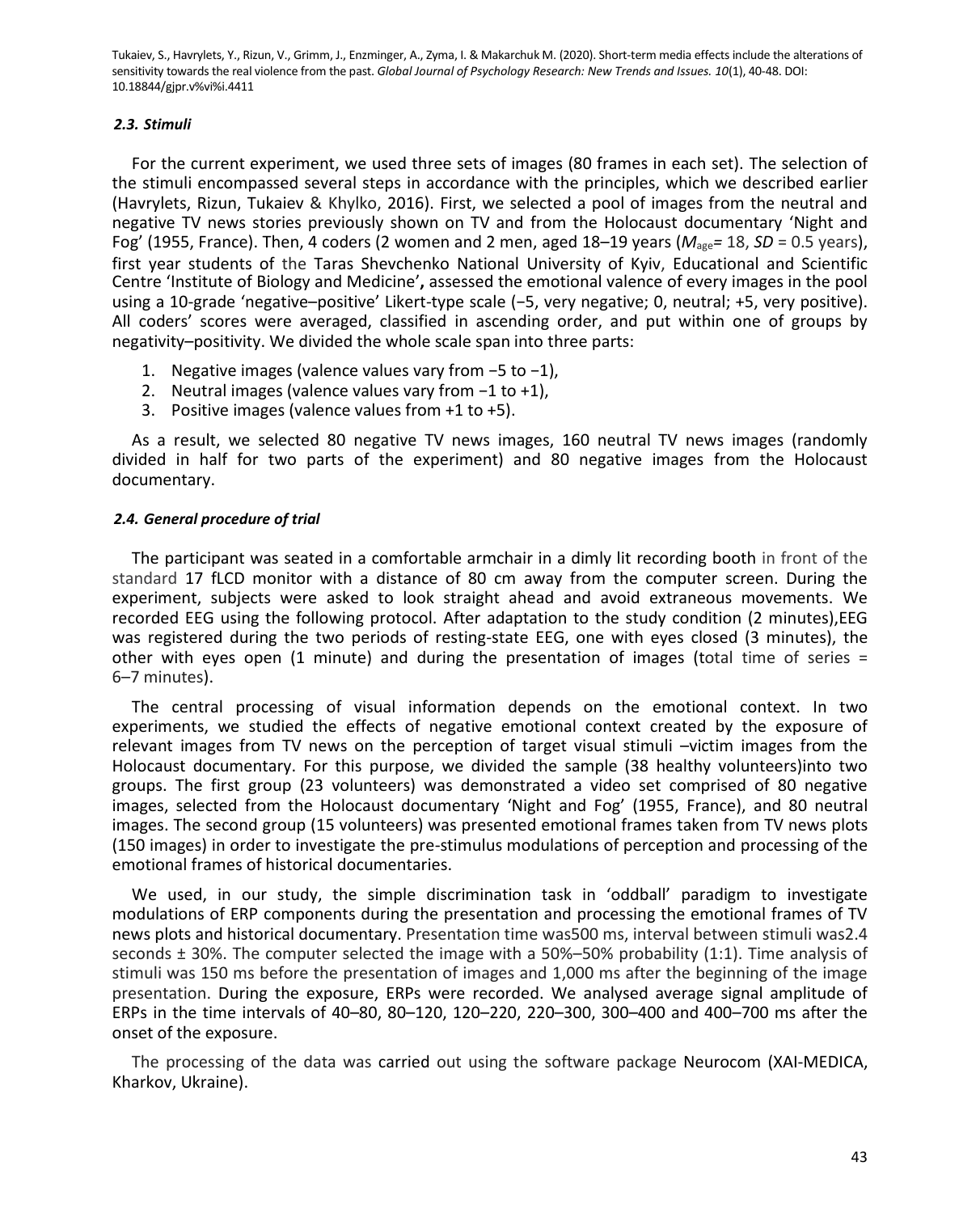#### **3. Results and Discussion**

At the end of the experiment, the participants assessed each set of images on the scales of 'relaxing–activating' and 'unpleasant–pleasant'. We noted that the emotional frames taken from negative TV news plots are relatively weak emotional stimuli compared to the emotional frames of historical documentary. The subjects exposed to the pre-stimulus evaluated the Holocaust pictures as more unpleasant (−5.00±1.20 *vs.*−4.2±1.21) and more activating than those not exposed it (3.00±1.60 *vs.*2.53±1.6).

We have analysed the evoked potentials recorded in the cortical areas that participate in the analysis of the visual stimulus, namely the occipital lobe (visual cortex responsible for processing visual information), parietal areas (secondary and tertiary cortical associative fields of the visual analyser), frontal cortex (responsible for the extraction of meaning, the content of the image, its evaluation, the formation of mental images and their actualisation), temporal zones (cortical representation of the limbic system, which is associated with the processes of memory formation, perception and reproduction of emotions).

We demonstrated that the ERPs recorded during the presentation of the negative (historical) and neutral images had various amplitudes of oscillations. The ERP amplitude of N200 (180–250 ms after stimulus presentation) and P300 (280–350 ms) in frontal zones was bigger in response to the neutral pictures than to the negative historical ones. The P300 component reflects conscious cognitive processes, such as attention, decision-making and comparison of information (Polich, 2007), the activation of the memory trace after the detection of the target stimulus (Verleger, 1988). We can assume that this indicates that the 'abstract stimuli' are more familiar to the participants, but it takes greater effort to recognise them.

The historical images attracted more attention and were more emotional (occipital P300). This required more integration efforts to process the depicted information and to establish its semantic content. The images surprised the subjects (frontal N400) and activated their mental-psychological processes at the highest level of integration (process of analysis, retrieval of information from memory, semantic processes, namely searching for the meaning of the pictures (late components (400–600 ms) in the frontal and occipital zones).

We demonstrated that the ERPs recorded during the presentation of the negative (historical) images had various amplitudes of oscillations due to the preliminary affective impact of TV news frames.

The ERP amplitude of N200 (180–250 ms) and P300 in frontal zones was bigger for the group without the preliminary exposure to the emotional TV news frames due to the reduced sensitivity to the content of images. It is worthwhile noting in this case the decrease in the amplitude of N200 that arises during the perception and the arbitrary cognitive processing of stimuli (Lange, Wijers, Mulder & Mulder, 1998). P300 allows for tracking down the timing of subjective evaluation and what exactly affects it. The direct relationship between latency P300 and the reaction time of the subject in the experiments indicates that P300 is part of the cognitive procedure that supports the formation of an internal model of the environment in which the stimulus is evaluated (hypothesis of context update) (Oliver-Rodriguez, Guan& Johnston, 1999). In our case, the historical images demanded less attention and less emotional efforts for emotional evaluation of visual information, analysis, retrieval of information from memory and semantic processes, namely searching for the meaning of the pictures [occipital P300 and the late positive potential (LPP)]. Short-term media effects include the alterations of sensitivity towards the emotional content of visual information.

Received data help clarify possible mechanisms involved in the perception of negative information. Our data are consistent with Moser & colleagues (Moser, Hajcak, Bukay & Simons, 2006) that shown emotion modulation of ERPs namely enhancement of the emotional responses to unpleasant stimuli. We detected the negative stimulus-specific enhancement in amplitude of N400 (250–500 ms) and LPP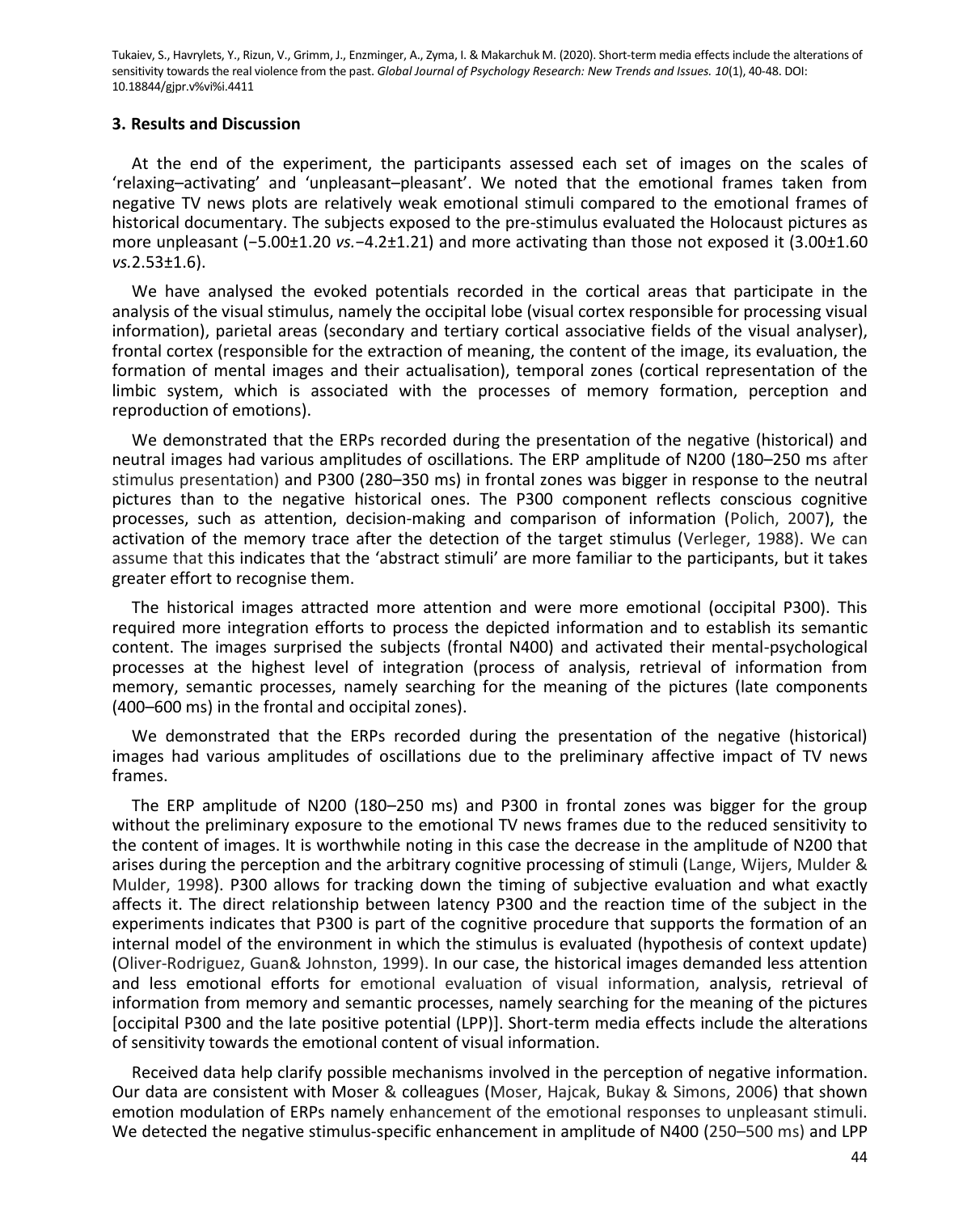in occipital zones in the response on the victim images from the Holocaust documentary. It should be noted that modulation refers to emotional (negative) stimuli. Bocanegra and Zeelenbergindicated that emotional stimuli trigger a general enhancement in the efficiency of visual processing. Although emotional stimuli can weaken the perception of the subsequent neutral stimulus, two stimuli are present without a significant temporal difference due to the temporal competition for attention (Bocanegra & Zeelenberg, 2009). Thus, the capture of attention by emotional stimuli can be accompanied by global inhibition of other representations in the cortex, and LPP can reflect this global inhibition.

The increase in the amplitude of component N400 (250–500 ms) under these conditions indicates analysis of meaningfulness of the visual stimuli (Federmeier & Kutas, 2002). Emotional stimuli strongly modulate LPP (LPP, 400–600 ms) (Sabatinelli, Lang, Keil & Bradley, 2006).The increase in LPP the amplitude in the frontal and occipital regions for images from the Holocaust documentary in a negative emotional context indicates the activation of the processing of incoming information in the top-down scenario, since the amplitude and latency of the LPP component increases with top-down processing of incoming information (Moradi, Mehrinejad, Ghadiri & Rezaei, 2017). It should be noted that top-down processing of sensory information is characterised by directed attention, caused by the perceptual anchoring of a new stimulus with a pre-formed hypothesis and expectations. LPP is associated with increased effectiveness of processing, building mental images and recalling existing patterns for similar stimuli and paradigms (Ruchkin, Johnson, Mahaffey & Sutton, 1988).

### **4. Conclusions**

Emotional visual stimuli are a complex substrate that requires the activation of numerous brain processes during processing incoming information. Negativity of stimuli (images from TV news) creates an emotional context for target visual stimuli –victim images from the Holocaust documentary and has an active impact on the perception processes that is expressed in modulating the level of attention and the processes of forming memory traces. Comparative analysis of ERP components found a significant influence of the context created by negative emotional stimuli, namely the negative context promotes the processing incoming sensory information in the top-down scenario, which includes the activation of the mechanisms of memorisation and selective attention.

# **Authors' contributions**

All authors contributed equally to this work, and read and approved the final manuscript. S.T. and J.G. conceptualised the overall project, created the behavioural tasks, and designed the research; S.T. conducted studies and collected the data; S.T., Y.H., V.R., J.G., A.E., I.Z. and M.M. carried out data analysis, wrote, and edited the manuscript.

# **Conflict of interest**

The authors declare that they have no competing interests.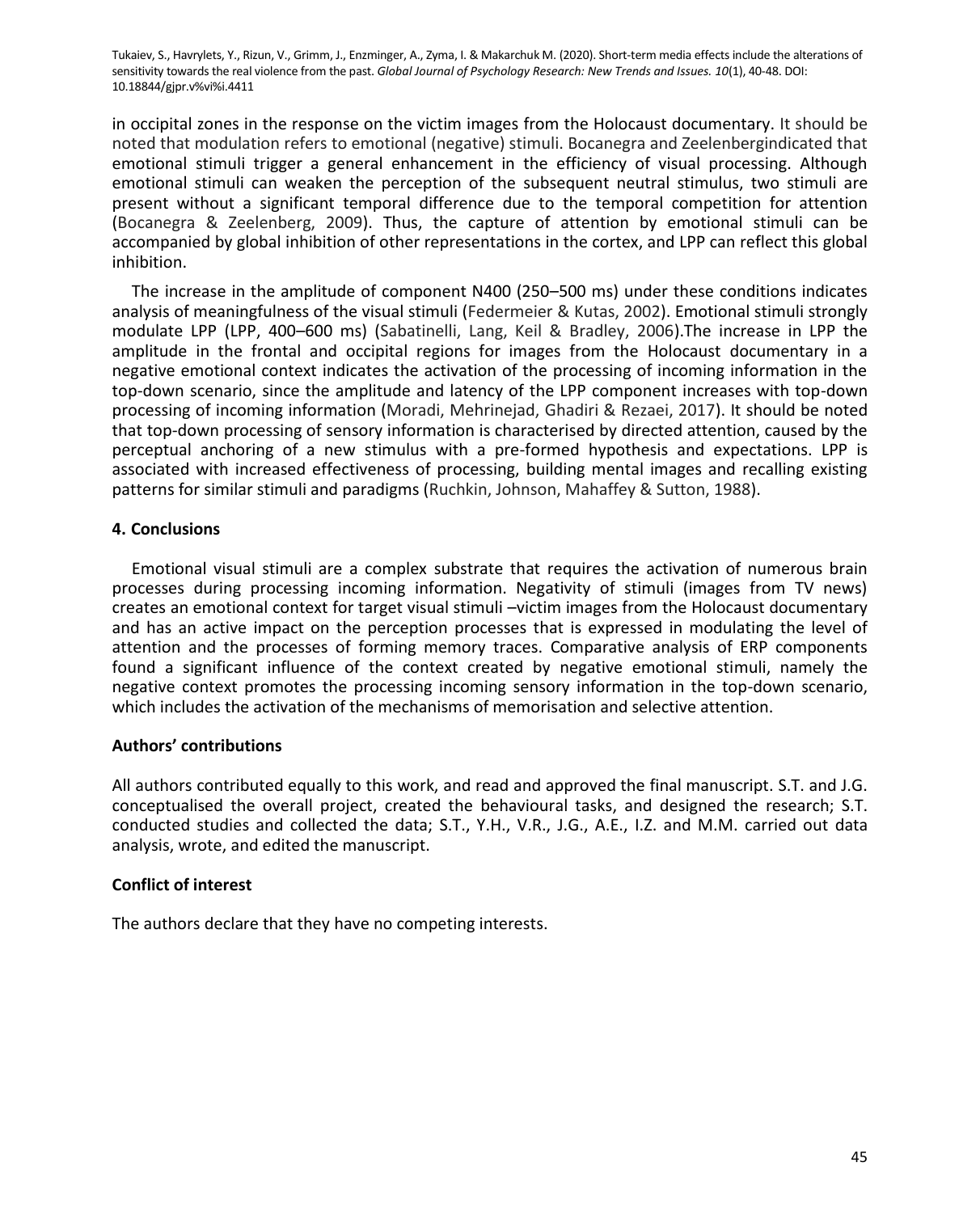### **References**

- Adimora, D. E., Ngwuchukwu, M. N. & Onuoha, J. C. (2016). Prevalence of social media networking on academic achievement and psychological health of undergraduate students in Federal Universities in Nigeria. *Global Journal of Psychology Research: New Trends and Issues, 6*(3), 135–147. doi:10.18844/gjpr.v6i3.1451
- Bocanegra, B. R. & Zeelenberg, R. (2009). Dissociating emotion-induced blindness and hypervision. *Emotion, 9*(6), 865–873. doi:10.1037/a0017749
- Bushman, B. J. & Geen, R. G. (1990). Role of cognitive-emotional mediators and individual differences in the effects of media violence on aggression. *Journal of Personality and Social Psychology, 58*(1), 156–163.doi:10.1037/0022-3514.58.1.156
- Cruz, C. & Bushman, B. J. (2014). Understanding media violence and its effects. In *Advertising and violence: concepts and perspectives* (pp. 11–22). Abingdon, UK: Routledge.
- Federmeier, K. D. & Kutas, M. (2002). Picture the difference: electrophysiological investigations of picture processing in the two cerebral hemispheres. *Neuropsychologia, 40*(7), 730–747. doi:10.1016/S0028- 3932(01)00193-2
- Gavriely‐Nuri, D. & Lachover, E. (2012). Reframing the past as a cosmopolitan memory: obituaries in the Israeli daily Haaretz. *Communication Theory, 22*(1), 48–65. doi:10.1111/j.1468-2885.2011.01397.x
- Geipel, J., Hadjichristidis, C. & Surian, L. (2015). How foreign language shapes moral judgment. *Journal of Experimental Social Psychology, 59*, 8–17. doi:10.1016/j.jesp.2015.02.001
- Giles, D. (2003). *Media psychology*. Abingdon, UK: Routledge.
- Grimm, J. (2015). Value orientation and national identity in Russia: a media effect study on the Holocaust documentary 'Night and Fog'. *Central European Journal of Communication, 1*(14), 37–62. Retrieved from http://cejc.wuwr.pl/download.php?id=47b519916a2c20c9d8ae5f31b7976681070886d2
- Grimm, J., Rizun, V., Enzminger, A., Havrylets, Y., Tukaiev, S., Khylko, M. & Nosova, B. (2016). Memorial culture in Ukraine in the context of media perception of historical problems (based on documentaries about the Holocaust and Holodomor).*Current Issues of Mass Communication, 20*, 8–22.doi:10.17721/2312- 5160.2016.20.8-22 (in Ukrainian)
- Grossman, L. C. D. & DeGaetano, G. (2009). *Stop teaching our kids to kill: a call to action against TV, movie & video game violence* (208p). Harmony.
- Harrison, B. J., Pujol, J., Soriano-Mas, C., Hernandez-Ribas, R., Lopez-Sola, M., Ortiz, H., ... & Segalas, C. (2012). Neural correlates of moral sensitivity in obsessive-compulsive disorder. *Archives of General Psychiatry, 69*(7), 741–749. doi:10.1001/archgenpsychiatry.2011.2165
- Havrylets, Y., Rizun, V., Tukaiev, S. & Khylko, M. (2016). Objectification of subjectivity: international experience in selection of TV stimuli in mass media effect research. *Current Issues of Mass Communication, 19*, 8–20 doi:10.17721/2312-5160.2016.19.8-20
- Havrylets, Y., Tukaiev, S., Rizun, V. & Shenderovskyj, K. (2019). Impact of TV news on psycho-physiological state depending on emotional Burnout. *Journal of Content, Community and Communication, 5*(9), 13–25. doi:10.31620/JCCC.06.19/04
- Havrylets, Y.D., Rizun, V.V., Tukaiev, S.V. & Makarchuk, M.Y. (2015). Methodology to study behavioral aggression due to the impact of television programs. *Current Issues of Mass Communication, 17*, 8–21. doi:10.17721/2312-5160.2015.17.8-21 [Article in Ukrainian]
- Havrylets, Y. D., Tukaiev, S. V., Rizun, V. V. & Makarchuk, M. Y. (2013). Comparative analysis of the effects of negative and neutral TV news stories. *Procedia-Social and Behavioral Sciences, 82*, 421–425.doi:10.1016/ j.sbspro.2013.06.286
- Holbert, R. L. (2005). Intramedia mediation: the cumulative and complementary effects of news media use. *Political Communication, 22*(4), 447–461.doi:10.1080/10584600500311378
- Huesmann, L. R. (2007). The impact of electronic media violence: scientific theory and research. *Journal of Adolescent Health, 41*(6), S6–S13. doi:10.1016/j.jadohealth.2007.09.005
- Kligler-Vilenchik, N., Tsfati, Y. & Meyers, O. (2014). Setting the collective memory agenda: examining mainstream media influence on individuals' perceptions of the past. *Memory Studies, 7*(4), 484–499. doi:10.1177/ 1750698014523443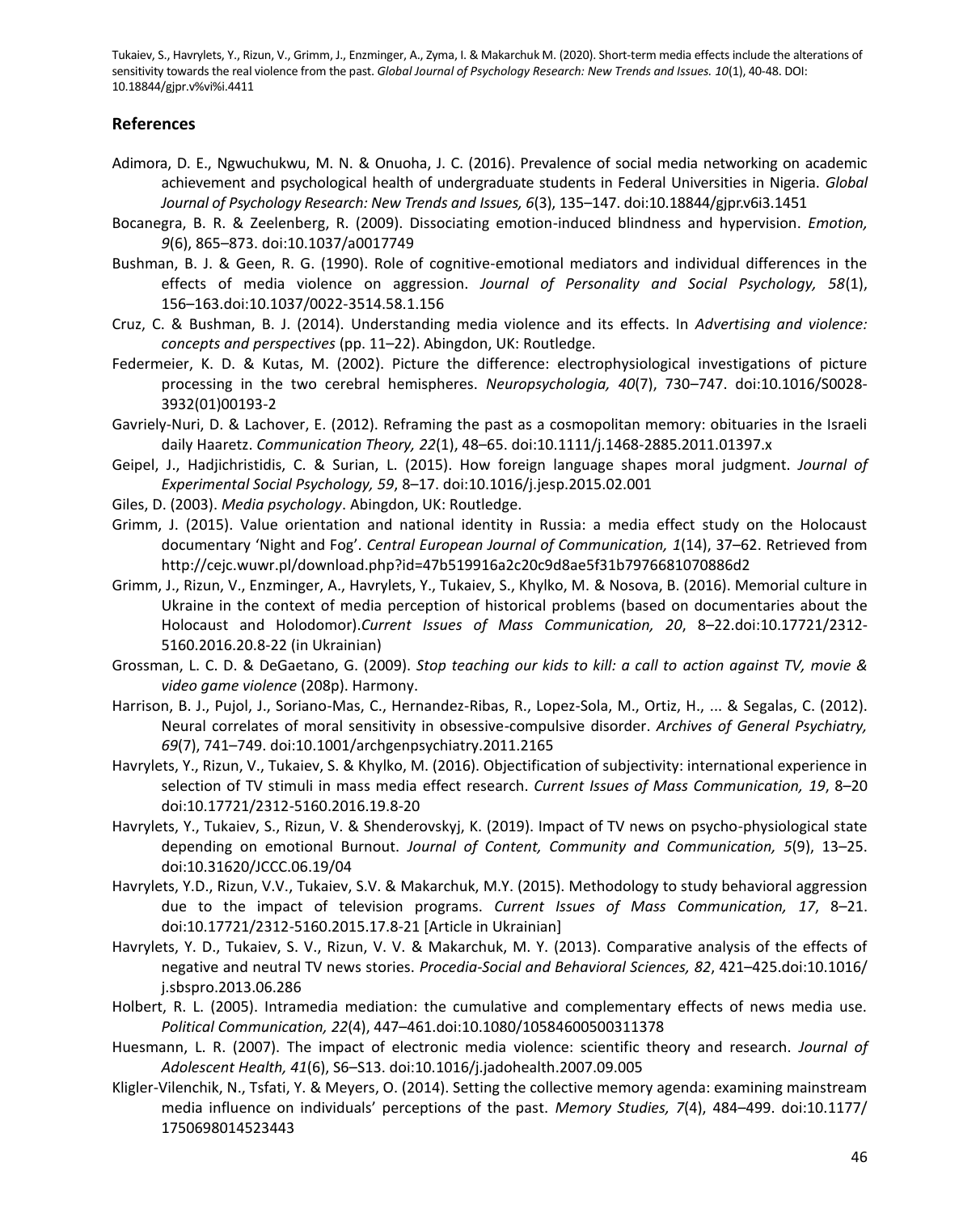- Lange, J. J., Wijers, A. A., Mulder, L. J. & Mulder, G. (1998). Color selection and location selection in ERPs: differences, similarities andneural specificity'.*Biological Psychology, 48*(2), 153–182. doi:10.1016/S0301- 0511(98)00011-8
- Leggewie, C. & Lang, A. (2011). *Der Kampf um die europaische Erinnerung: ein Schlachtfeld wird besichtigt*. Munchen, Germany: C.H. Beck.
- Levy, D. & Sznaider, N. (2002). Memory Unbound the Holocaust and the formation of cosmopolitan memory. *European Journal of Social Theory, 5*(1), 87–106. doi:10.1177/1368431002005001002
- Levy, D. & Sznaider, N. (2006). *The Holocaust and memory in the global age* (Vol. 61). Philadelphia, PA: Temple University Press.
- Liu, J. H. & Hilton, D. J. (2005). How the past weighs on the present: social representations of history and their role in identity politics. *British Journal of Social Psychology, 44*(4), 537–556. doi:10.1348/ 014466605X27162
- Liu, J. H., Goldstein-Hawes, R., Hilton, D., Huang, L. L., Gastardo-Conaco, C., Dresler-Hawke, E., ... & Kashima, Y. (2005). Social representations of events and people in world history across 12 cultures. *Journal of Cross-Cultural Psychology, 36*(2), 171–191. doi:10.1177/0022022104272900
- Moradi, A., Mehrinejad, S. A., Ghadiri, M. & Rezaei, F. (2017). Event-related potentials of bottom-up and topdown processing of emotional faces. *Basic and Clinical Neuroscience, 8*(1), 27–36. doi:10.15412/ J.BCN.03080104
- Moser, J. S., Hajcak, G., Bukay, E. & Simons, R. F. (2006). Intentional modulation of emotional responding to unpleasant pictures: an ERP study. *Psychophysiology, 43*(3), 292–296. doi:10.1111/j.1469-8986. 2006.00402.x
- Nasir, F. & Naim, K. (2018). The psychology behind Sialkot tragedy. *Global Journal of Psychology Research: New Trends and Issues, 8*(4), 139–145. doi:10.18844/gjpr.v8i4.1446
- Oliver-Rodriguez, J. C., Guan, Z. & Johnston, V. S. (1999). Gender differences in late positive components evoked by human faces. *Psychophysiology, 36*(2), 176–185. doi:10.1111/1469-8986.3620176
- Polich, J. (2007). Updating P300: an integrative theory of P3a and P3b.*Clinical Neurophysiology, 118*(10), 2128–2148. doi:10.1016/j.clinph.2007.04.019
- Potter, R. F. & Bolls, P. (2012).*Psycho physiological measurement and meaning: cognitive and emotional processing of media*. Abingdon, UK: Routledge.
- Rizun, V., Havrylets, Y., Tukaiev, S., Khylko, M. & Vasilchenko, A. (2018). Emotional burnout as a moderator of TV news impact on young adult audience: EEG study. *World Science, 11*(39), 64–70*.*doi:10.31435/ rsglobal\_ws/30112018/6237
- Roediger, H. L. & Abel, M. (2015). Collective memory: a new arena of cognitive study. *Trends in Cognitive Sciences, 19*(7), 359–361.doi:10.1016/j.tics.2015.04.003
- Ross, D. B., Louis, R. & Sasso, M. T. (2019). The increase of how mass media coverage manipulates our minds. In *Chronic stress and its effect on brain structure and connectivity* (pp. 188–222). Hershey, PA: IGI Global. Retrieved from doi:10.4018/978-1-5225-7513-9.ch010
- Ruchkin, D. S., Johnson Jr, R., Mahaffey, D. & Sutton, S. (1988). Toward a functional categorization of slow waves. *Psychophysiology, 25*(3), 339–353. doi:10.1111/j.1469-8986.1988.tb01253.x
- Sabatinelli, D., Lang, P. J., Keil, A. & Bradley, M. M. (2006). Emotional perception: correlation of functional MRI and event-related potentials. *Cerebral Cortex, 17*(5), 1085–1091. doi:10.1093/cercor/bhl017
- Sagi-Schwartz, A. (2015). Does extreme trauma transfer? The case of three generations of the Holocaust. In *Traumatic stress and long-term recovery: coping with disasters and other negative life events* (pp. 133–148). Groningen, Netherlands: Springer International Publishing.
- Silbermann, A. & Stoffers, M. (2000). *Auschwitz. Nie davon gehort?: Erinnern and Vergessen in Deutschland*. Berlin, Germany: Rowohlt.
- Tukaiev, S., Havrylets, Y., Rizun, V., Khylko, M., Zyma, I., Makarchuk, M., Seleznov, I. (2018). Shifts in the autonomic nervous system defined by the valence of TV news. *Current Issues of Mass Communication, 24*, 08–21. doi:10.17721/2312-5160.2018.24.08-21